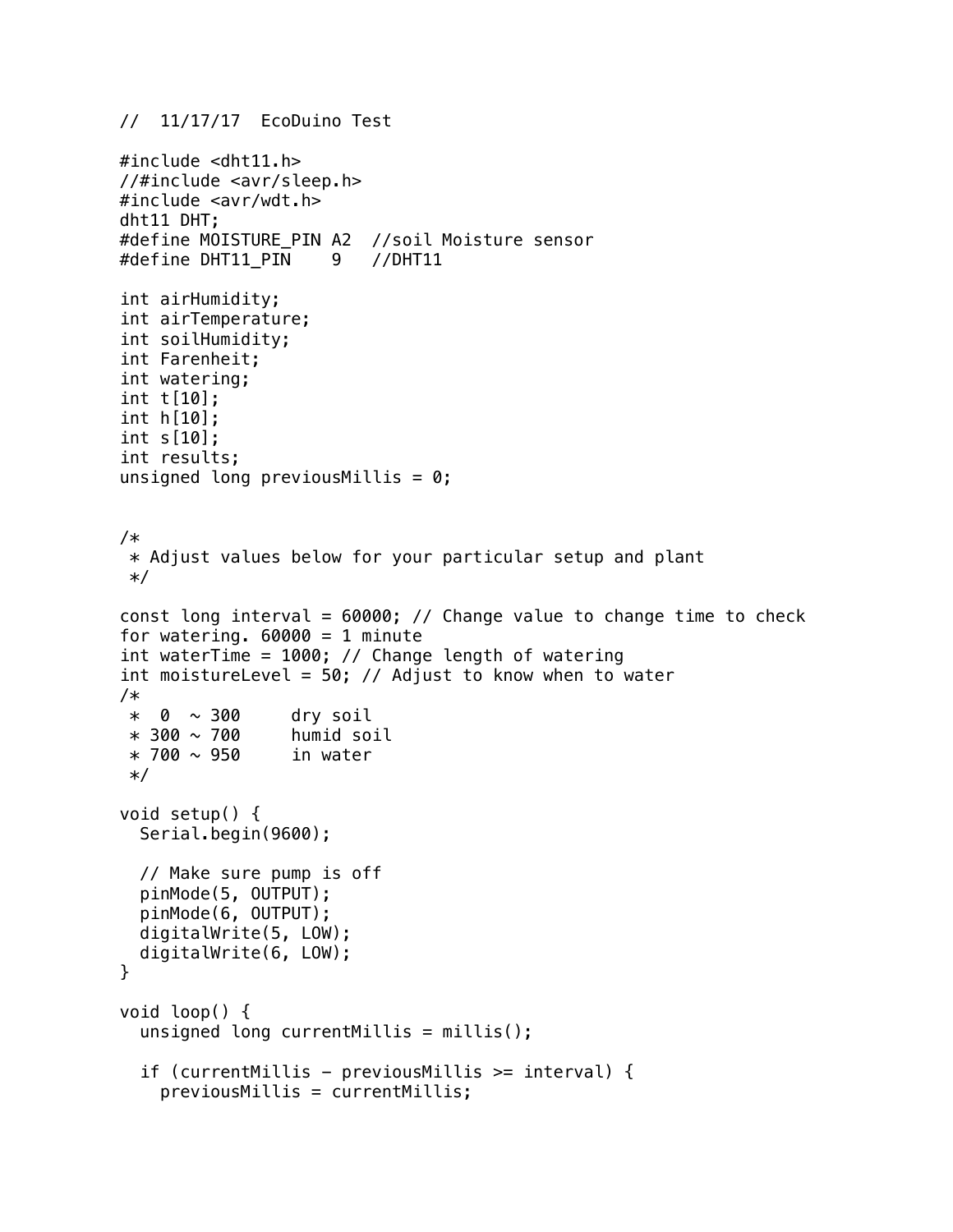```
 Serial.print(F("Current millis:"));
     Serial.println(currentMillis);
     Serial.print(F("Previous millis:"));
     Serial.println(previousMillis);
     getData();
    Serial.println(F("------------------"));
     Serial.print(F("Air Temperature:"));
     Serial.print(airTemperature);
     Serial.println(F("°F"));
     Serial.print(F("Air Humidity:"));
     Serial.println(airHumidity);
     Serial.print(F("Soil Humidity:"));
     Serial.println(soilHumidity);
    Serial.println(F("------------------"));
     if (soilHumidity <= moistureLevel) {
       Serial.println(F("Pump on"));
       pumpOn();
       delay(waterTime);
       Serial.println(F("Pump off"));
       pumpOff();
    }
   }
void pumpOn()
   digitalWrite(5, HIGH);
   digitalWrite(6, HIGH);
void pumpOff()
   digitalWrite(5, LOW);
   digitalWrite(6, LOW);
void getData() {
   int chk;
   // get 10 data smaples
  for (int i = 0; i < 10; i++) {
    chk = DHT \cdot read(DHT11_PIN);
```
}

{

}

{

}